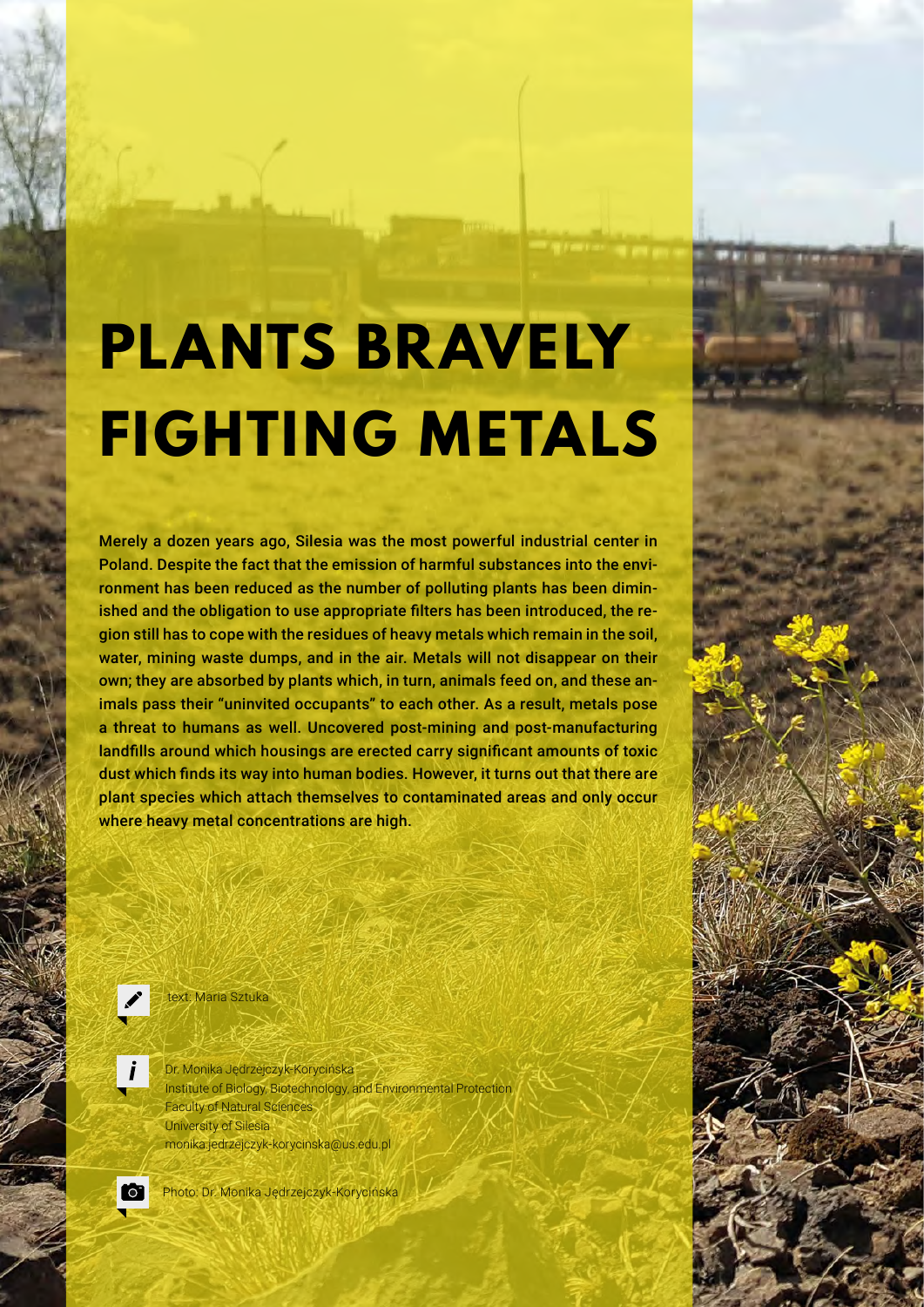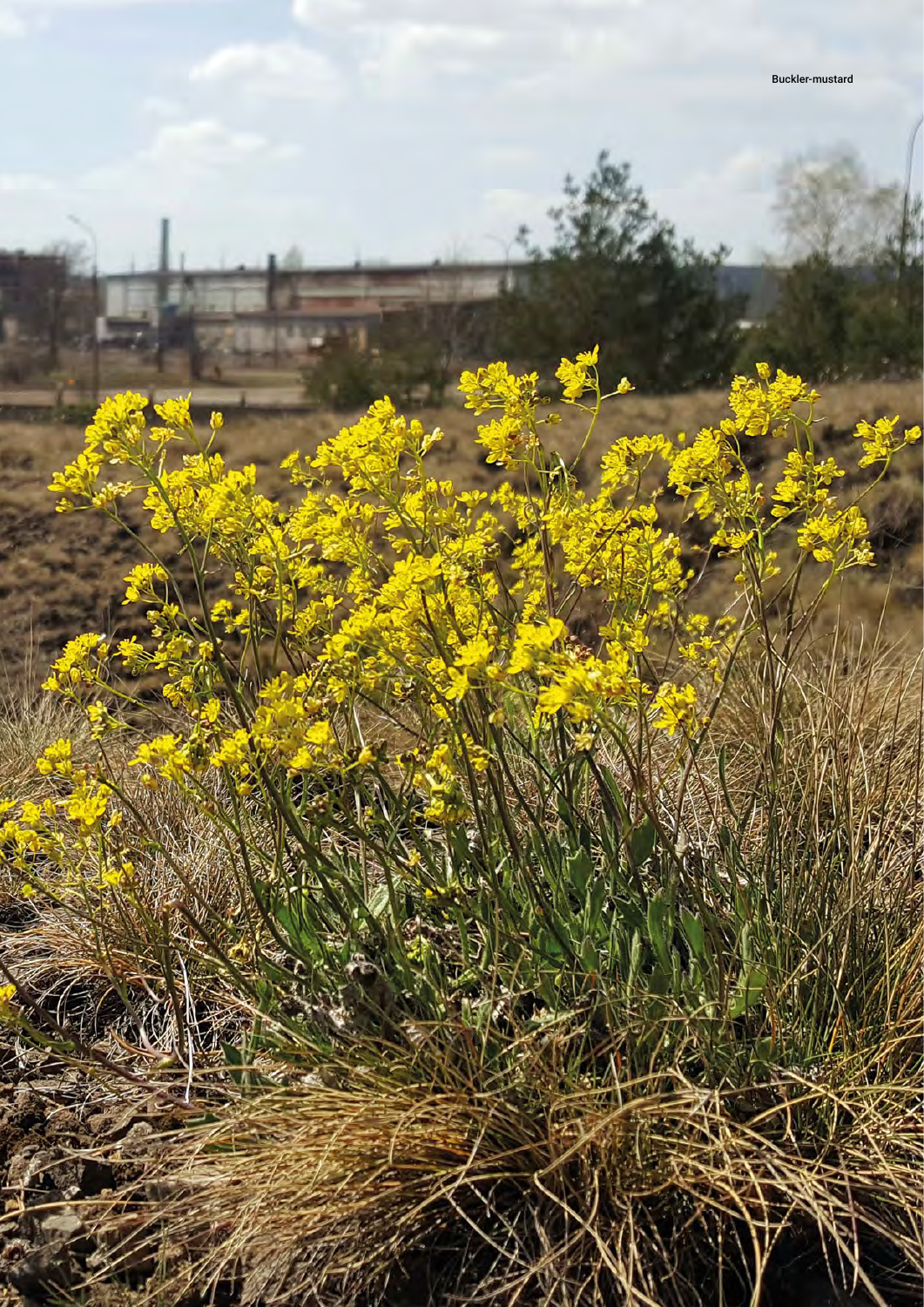Metallophytes have developed a predilection for e.g. zinc, lead, or nickel, and as a result of adaptation and evolution processes they have become perfectly adapted to life among toxins. The use of these properties is a challenge for scientists from various fields. One of the techniques gaining more and more supporters is phytoremediation (Old Greek: *phytón* – plant, Lating: *remedium* – remedy), i.e. technology using plants in the process of cleaning the environment: soil, groundwater and surface water, sewage sludge, and air. This method takes advantage of the physiological ability of certain plants to either exclude or accumulate contaminants present in the environment. Calamine grasslands (a mining term for oxidized zinc ores) are a testing ground for botanists, plant anatomists, embryologists, specialists dealing with plant physiology, and all those who focus their research on environmental protection. The researchers jokingly refer to themselves as a "heavy metal group."

In Europe, calamine grasslands are under special protection. In Poland, few of them have been left – in Lower Silesia (arsenic residues) and in the area of the Silesian-Cracow Upland (silver, lead, zinc). Old excavations, dumps, waste dumps left after the exploitation of various types of deposits, or remnants of metal smelting (there used to be over 100 smelters in the former Katowice Province) covered with grass, lichens, and flowering plants which do not mind metals, hide invaluable information for scientists.

## SILESIAN "HEAVY METAL FANS"

Dr. Monika Jędrzejczyk-Korycińska from the Institute of Biology, Biotechnology and Environmental Protection at the Faculty of Natural Sciences at the University of Silesia, has been coordinating the project co-financed by the European Union called *Good practices for enhancing biodiversity and active protection of calamine grasslands in the Silesia-Cracow region; BioGalmans* since 2018. Works are carried out on calamine grasslands on the washing tip of the Fryderyk mine in Tarnowskie Góry, in three areas in Jaworzno and on two grasslands within the region *Natura 2000* in Bolesław: "Pleszczotka" and "Armeria". The project partners are the municipalities of Tarnowskie Góry and Jaworzno.

The researchers began their work with a huge cleanup. In order to protect the biodiversity of calamine grasslands and in accordance with the appropriate protective recommendations, the woody and shrub species that adversely affect the condition of the habitat had to be removed. Moreover, the fight against invasive and expansive species is underway, and the excess of organic matter has also been removed. Another extremely important element of the activities is the nature inventory, which includes species of vascular plants, mosses, lichens, as well as pollinators, ants, and spiders. The remaining part of the project has been taken over by the forces of nature, and their actions are being closely monitored. After just one year, the conservation efforts brought about surprising results.

"The habitat was filled with desirable vegetation, rich and colorful," Dr. Monika Jędrzejczyk-Korycińska explains. "Carthusian carnations, woodruffs, anemones, and cloves have proliferated tremendously. There has also been a significant increase in turf species, heliophytes, and also those that are fantastic at coping with nutrient deficiencies. It did not take long for pollinators to arrive, either. If the number of flower species on calamine grasslands grows, the level of biodiversity increases as well, which is an unequivocal invitation for insects and other animals. In Tarnowskie Góry, we discovered the violet carpenter bee (*Xylocopa violacea*), a species of *hymenoptera* that was thought to be extinct in Poland. The surrounding grassland plant species turned out to be a bee's feast.

Some may be surprised by the cutting of a significant number of trees and shrubs. It turns out, however, that they do not cope very well with the excess of heavy metals in the soil and contract diseases, which is best evidenced by their appearance. They are deformed and withering, only at the tips they managed to cover themselves with green needles. In Tarnowskie Góry, on the top of the dolomite heap grew only pine trees, and under them hairy sedge (Carex hirta). Only two plant species could be found per one square meter, alongside with some common lichens and mosses. After the trees were removed, 20-30 species of vascular plants accompanied by lichens, bryophytes, and a variety of animal species were soon found on the same site. Therefore, from an ecological point of view and in order

Calamine grasslands and the Sea thrift Sea thrift Sea thrift Sea throw Bladder campion